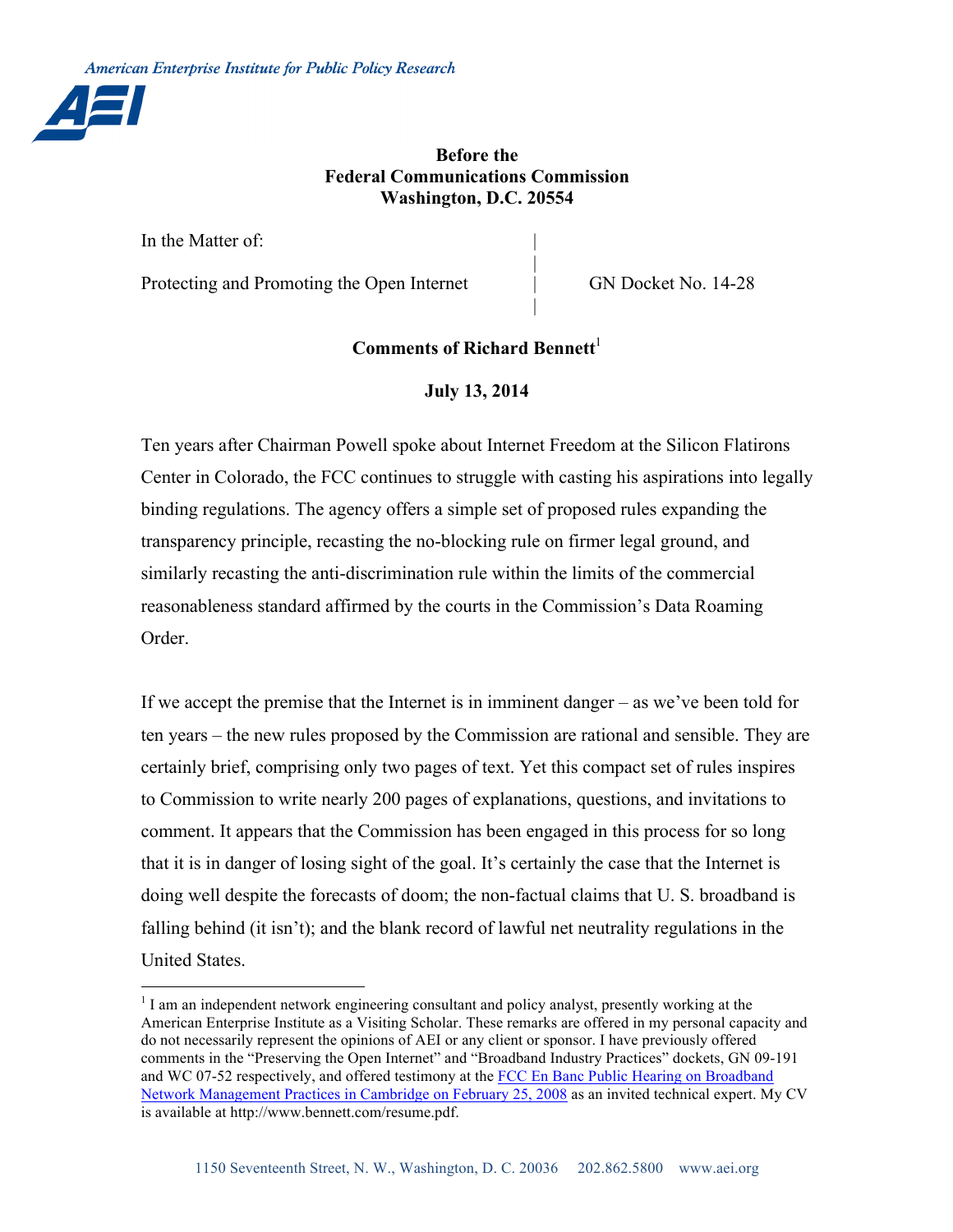At the urging of a handful of influential partisans and non-expert public figures, the Commission seriously considers applying common carrier telephone network regulations to a dynamic industry that develops and builds on technologies that are as far removed from telephony as any communication technology can possibly be. Moreover, the history of open Internet regulations shows they impair actual telephone services over the Internet such as Vonage and Skype. Like Sisyphus, the Commission pushes on.

In the name of preserving openness, the FCC has given us network fragmentation and created barriers to convergence. This is neither consistent with common engineering sense nor with the Section 706 mandate, as it slows the deployment of advanced networks.

I write these comments to urge the Commission to reframe the issue in terms that are more consistent with its legal mandate and more likely to stimulate further improvement in both broadband networks and the applications and services that depend upon them, especially real-time applications disadvantaged by Content Delivery Networks.

## **1. Frame the Issue in the Correct Context**

There is no doubt that "Internet freedom", "Internet openness", and even "net neutrality" are important aspirations, but in the overall scheme of things they are secondary to progress writ large in the development of the essential technologies that make the Internet possible: dynamic, high capacity broadband networks, both wired and wireless, stationary and mobile; fast, resilient routing; high-speed packet switching; and a diverse and expanding menu of appealing applications.

Whether an IP network is open or closed, public or private, its power and utility depends on the ability of these fundamental technologies to power the applications that enable users to extract value from the network by doing things they want to do. End users also depend, quite keenly, on the ongoing deployment, improvement, expansion, and redeployment of infrastructure elements that increase speed, capacity, and resiliency and reduce packet loss and delay. It's not enough for equipment producers to build upgraded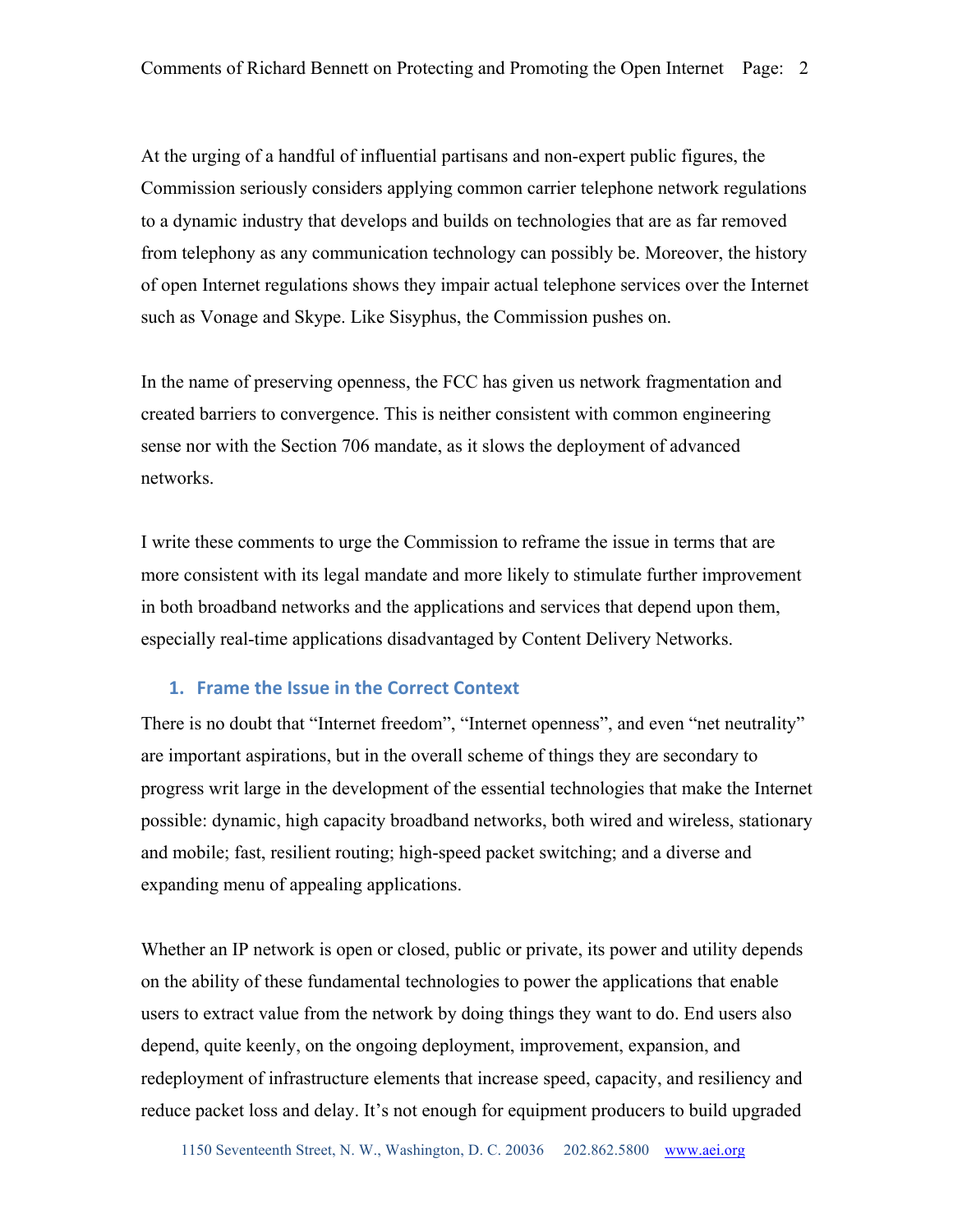switches; they need to be deployed in the field and continually upgraded, and people have to use them to realize their benefits.

Regardless of the outcome of this docket, the FCC has a binding statutory obligation under Section 706 to do all that it can to ensure that the cycle of network advancement proceeds in a reasonable and timely manner. If the agency's (self-assigned) Open Internet program conflicts with its obligation to push for network advancement, network advancement has to win; this is the law.

"Openness" is not so much a feature of networking technology as it is of the markets in which networking services are bought and sold. It is therefore an error to impose conditions on the technology itself that are more appropriate to marketing practices. Using technology restrictions to bring about marketplace goals is one of the most pernicious errors in the network neutrality debate. To paraphrase the poet Rilke, banishing the devils will make the angels take flight as well.

While it may be appealing to naïve regulators to ban broad classes of technology on flimsy pretexts (such as their alleged incompatibility with vague "end-to-end principles" or grossly simplified historical Internet operations norms), there are few technologies that lack legitimate application.

Consequently, the FCC's primary statutory mission with respect to broadband is to promote its continual improvement. Promoting an Open Internet can, if done correctly, advance this primary goal. If done incorrectly, it will inhibit broadband progress. As the Commission struggles with its questions about Open Internet means and definitions, it must bear in mind the fact that the ultimate goal is broadband advancement across the entire range of applications, not simply for video streaming despite its "flavor of the week" status.

#### **2. Avoid Technology Demonization**

It's fashionable in net neutrality circles to castigate something called "paid prioritization" by its critics as contrary to various historical norms of Internet practice, yet there is no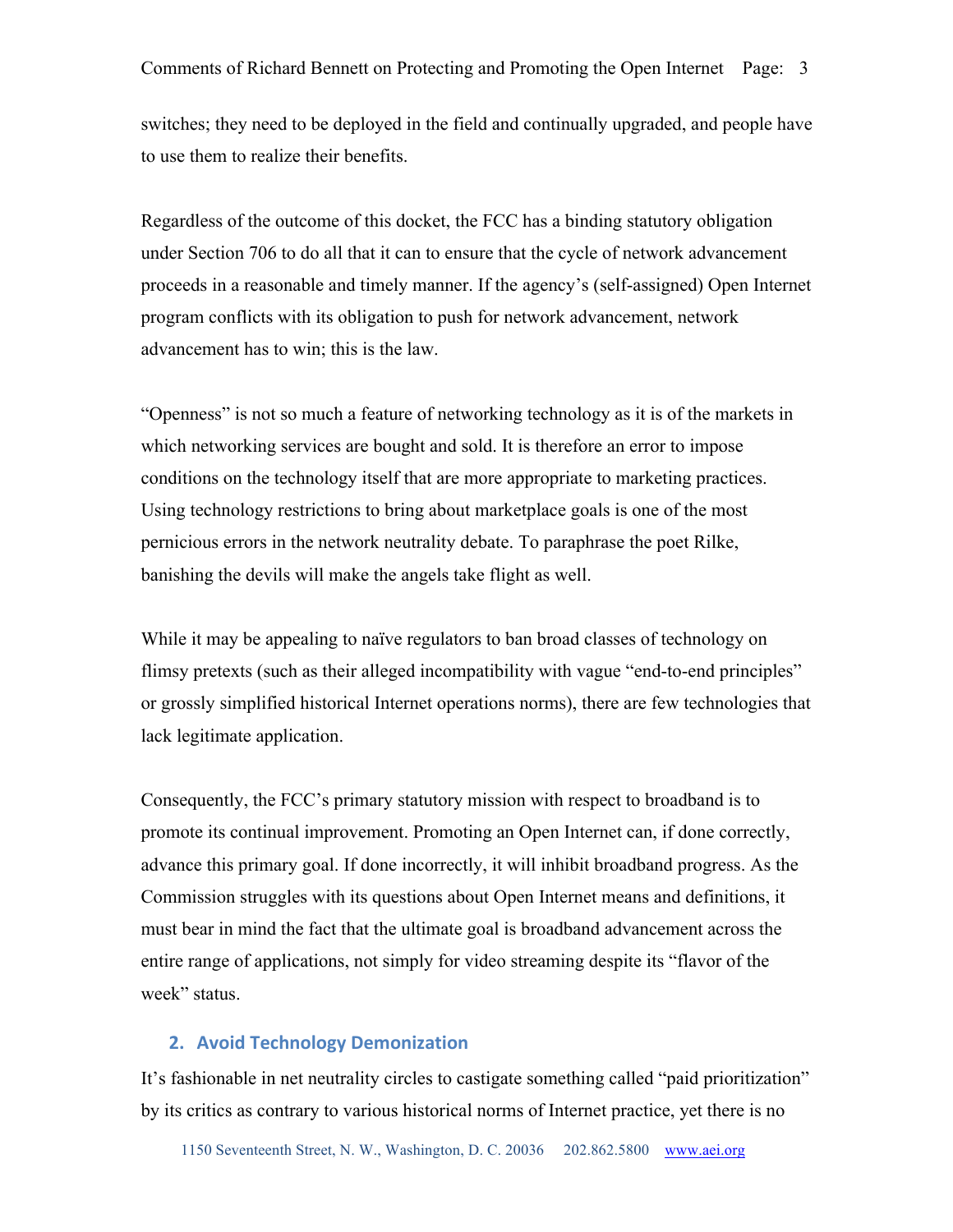doubt in the communications and network engineering community that prioritization systems and their close relatives, bandwidth reservation systems, are often extremely helpful.

The quality of traditional telephone calls, for example, is assured by a bandwidth reservation protocol, and the application of the Wi-Fi Multimedia system based on the IEEE 802.11e standard's prioritization system allows Wi-Fi networks to carry four times as many Voice over Wi-Fi calls as it can with nothing more than the default best-efforts service.

Prioritization is essential to voice applications on mobile wireless networks as well. The NPRM mentions Voice over LTE (VoLTE) in footnotes 75 and 115, observing in the latter instance that VoLTE relies on prioritization. When voice calls are sold over LTE networks, people are paying for prioritization. When VoLTE provides High Definition Voice, they may even do so happily because they're enjoying a better communication service than they're had before.

It should be clear that a ban on prioritization and other means of achieving low-latency Quality of Service is effectively a ban on VoIP over the open public Internet. We already see this in the way that VoIP has become segregated onto parallel, separate networks that do not intersect with the Internet for the most part. If the Commission favors video streaming, the effect of the Title II net neutrality regulations it is urged to adopt by misguided advocates, it disfavors VoIP.

The call to demonize prioritization is fueled by misunderstanding. For example, a consortium of libraries and universities organized by the American Library Association urges the FCC to prohibit paid prioritization because it believes: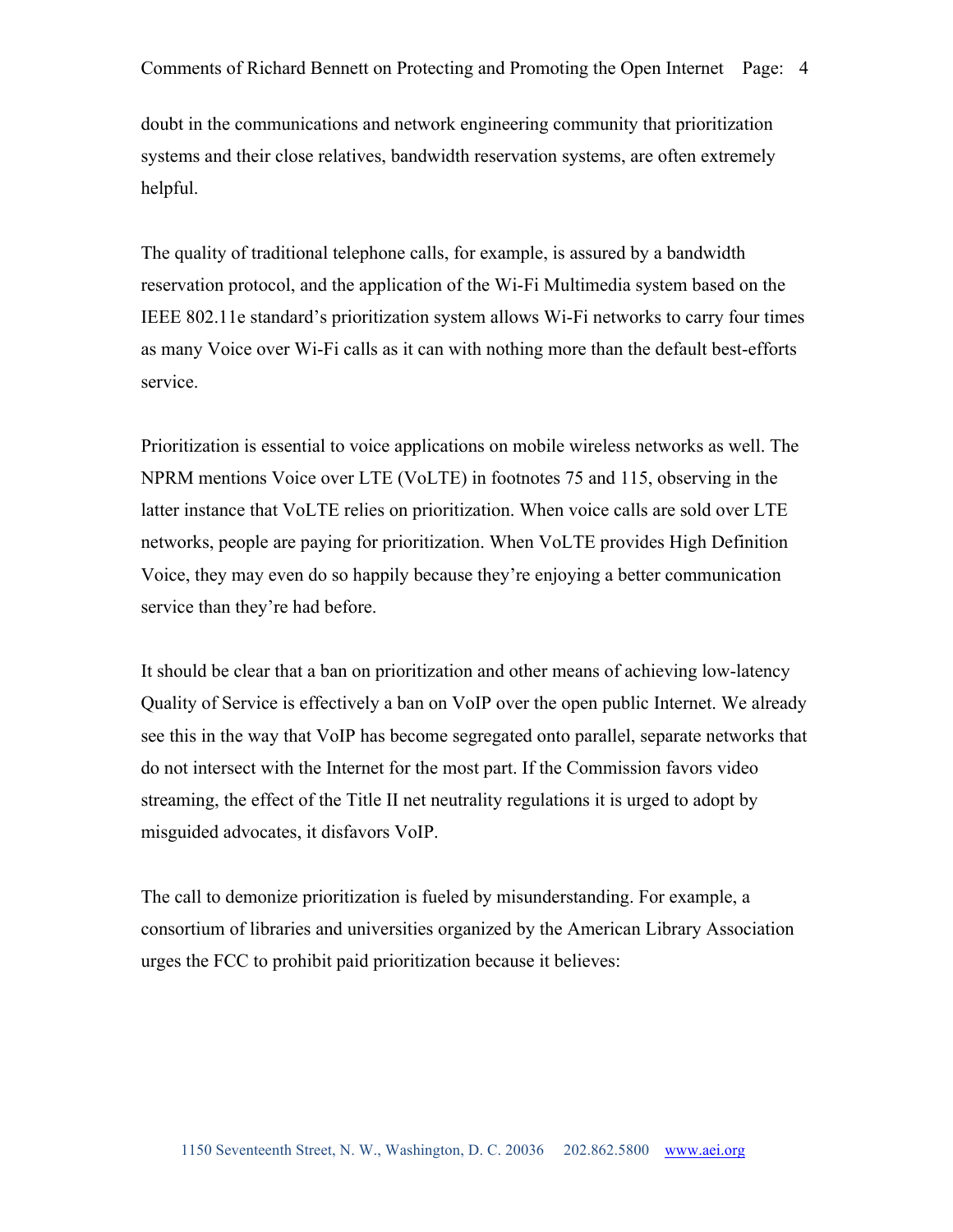*Prioritizing certain Internet traffic inherently disadvantages other content, applications, and service providers—including those from higher education and libraries that serve vital public interests.*<sup>2</sup>

While perverse inter-application effects often take place in networks, the legitimate goal of prioritization and other management systems is to minimize them, not to exaggerate them. It is not the case, as a technical matter, that boosting the priority of certain phone call packets over certain web page packets "disadvantages" the overall load time of web pages in the general case. The reasons why this is so should be obvious to the FCC's engineers.

On shared network facilities, such as radio frequencies or wired broadband connections between a home, campus, or office and an Internet Service Provider, Transit Provider, or backbone provider, all applications are modestly affected by each other according to the volume of load they place on the shared facility. This is the case with or without prioritization.

Thus, the load time of a web page is influenced by a concurrent VoIP call to a degree determined by the volume of traffic the VoIP call generates while the page is loading. This influence is very slight: the average web page is 1.8 megabytes in size, and it loads in approximately one second.<sup>3</sup> The average VoIP call consumes no more than 8 kilobytes per second, regardless of how long it lasts. Consequently, the VoIP call will degrade the web page's loading time by no more than one half of one percent in any case.<sup>4</sup>

<sup>&</sup>lt;sup>2</sup> Jazzy Wright, "Higher Education, Library Groups Release Net Neutrality Principles," Press Release, *American Library Association*, (July 10, 2014), http://www.ala.org/news/press-releases/2014/07/highereducation-library-groups-release-net-neutrality-principles. <sup>3</sup> HTTP Archive, "Average Bytes per Page by Content Type," web statistics, *HTTP Archive*, (May 29,

<sup>2014),</sup> http://httparchive.org/index.php.

<sup>4</sup> In fact, the data on web page load times in the FCC's report, *Measuring Broadband America – 2014* indicates that two thirds of web page load time is caused by non-network factors such as server capacity; all web pages loaded much slower than the effective speed provided by the network connection. See: FCC Office of Engineering and Technology and Consumer and Governmental Affairs Bureau, *Measuring Broadband America - 2014*, Measuring Broadband America (Washington, DC: Federal Communications Commission, 2014), http://www.fcc.gov/reports/measuring-broadband-america-2014.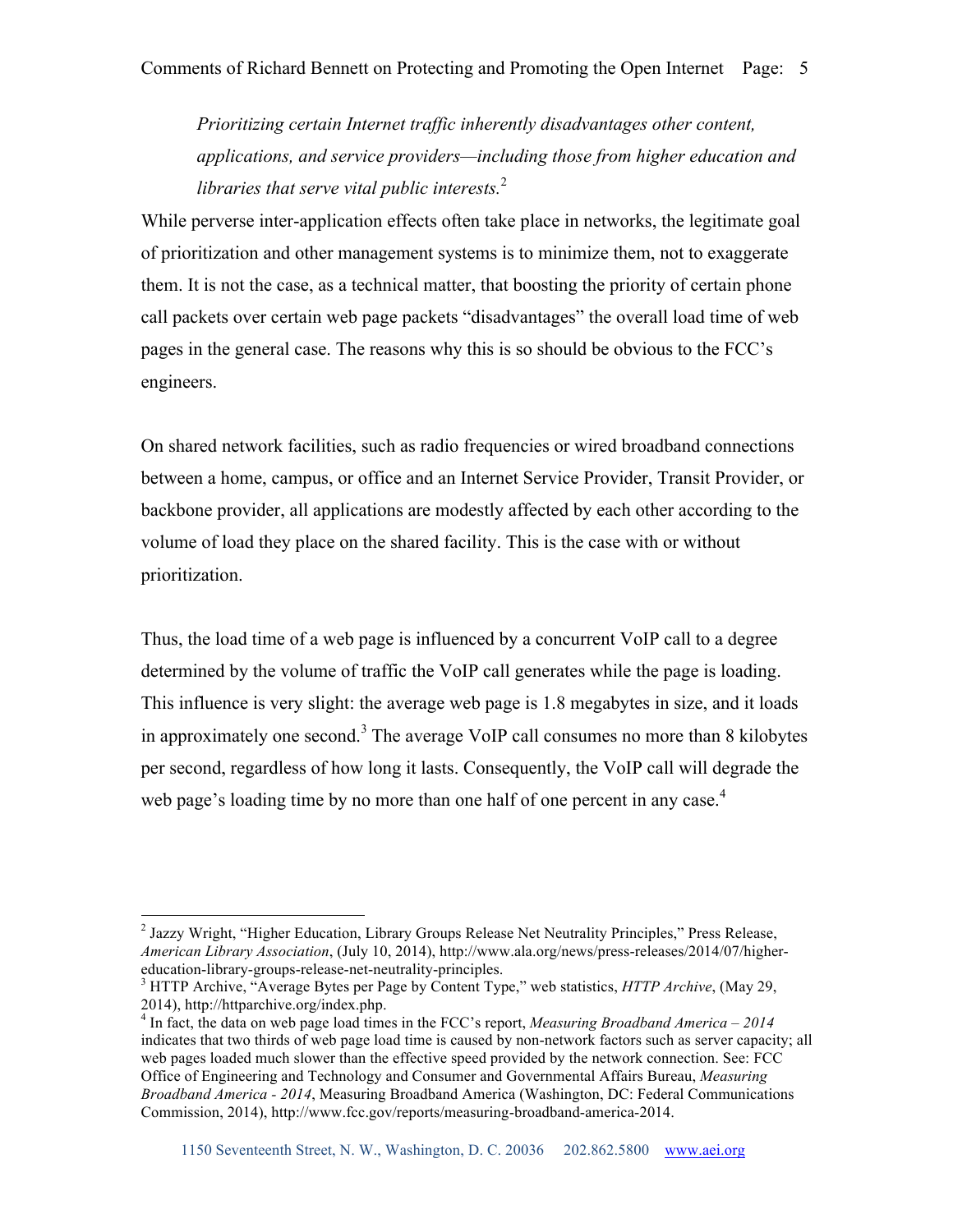If some of the VoIP call's packets are moved ahead of some of the web page's packets in the order of transmission, the degradation of the web page's overall load time will not be affected: it remains at less than one half of one percent, but the quality of the VoIP call will be improved.

I find the consortium's remarks especially puzzling because I have personally developed prioritization mechanisms for the enterprise Wi-Fi systems employed by some universities that are members of the consortium. Therefore, I am aware that the call for a ban on paid prioritization by this group is a double standard.

It is not reasonable for entities that practice prioritization within their own networks to insist that others should not be able to practice it within their networks as well. It is certainly reasonable to ask for limits on the practice to ensure it's not used in perverse ways, but it's unreasonable to ask for an absolute ban.

Similarly, a number of blog posts, satirical comedy skits, and news articles denouncing so-called "Internet fast lanes" have been presented to the public over various "fast lane" services such as Content Delivery Networks, bandwidth reservation systems, and IP prioritization.

Articles in the *New York Times*, *Washington Post*, and *Los Angeles Times* are delivered by CDNs that promise to boost the speed of their users' content. The *Washington Post* uses a service provided by Instart Logic touted by the provider as outperforming the traditional CDN: "Delivers radically faster web application performance, especially on mobile devices and across wireless access networks (3G/4G/WiFi)."5 This system supplements common CDN services with "software-defined application delivery".

If Instart Logic pushes more bytes through any shared connection than a conventional web site in a given unit of time, it has to degrade other applications if we're to believe the

 <sup>5</sup> Instart Logic, Inc., "What Is Software-Defined Application Delivery?," *CDN Alternative*, accessed July 11, 2014, http://instartlogic.com/technology/software-defined-application-delivery/.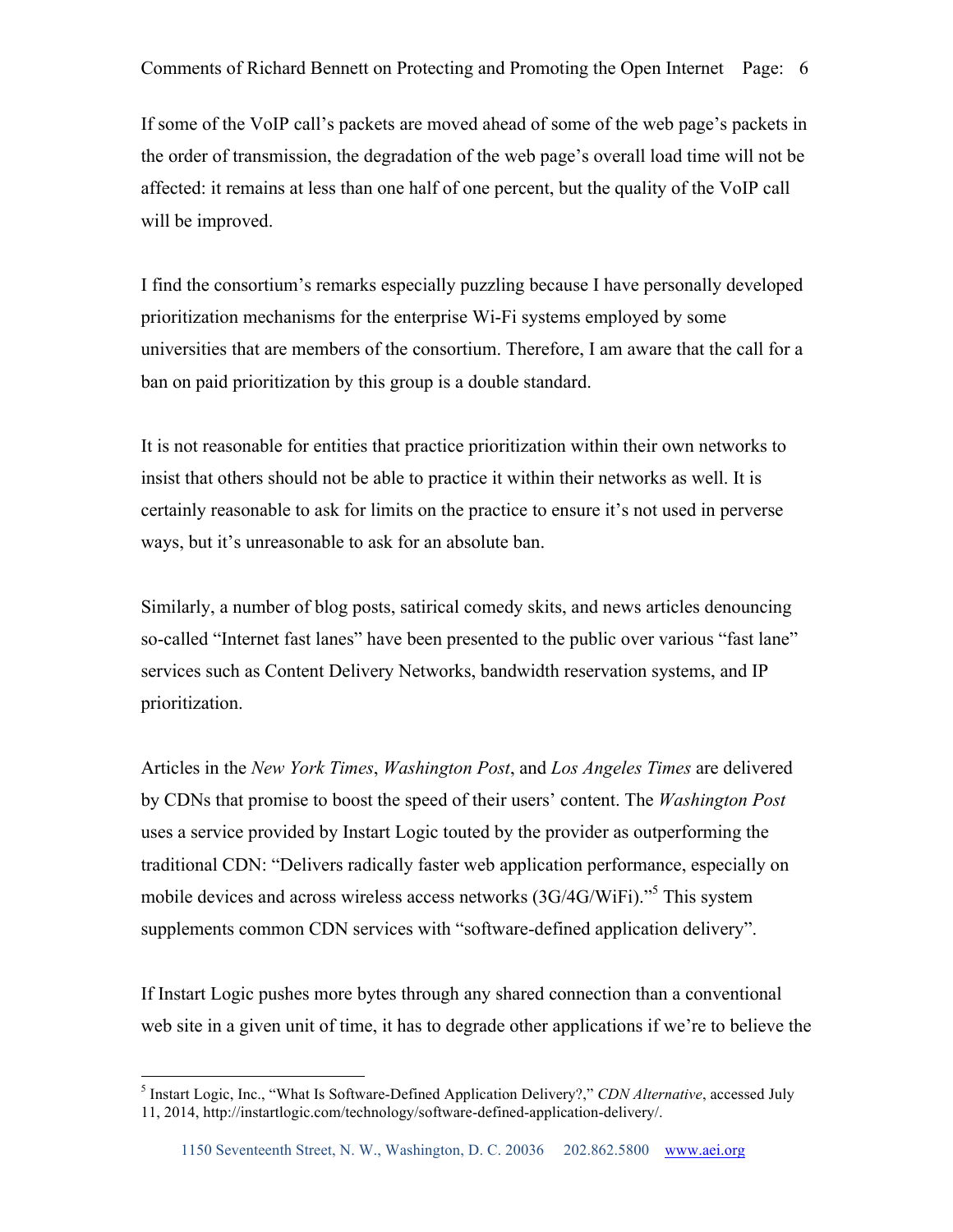rhetoric of the *Post's* reporters, who insist that the FCC's proposed rules simply "allow Internet service providers to charge content companies such as Netflix and Google for faster access into U.S. homes".<sup>6</sup>

Network neutrality godfather Tim Wu's claim that "with broadband, there is no such thing as accelerating some traffic without degrading other traffic" in his *New Yorker* column, was delivered by Akamai's CDN without the slightest trace of irony.<sup>7</sup>

The *Boing Boing* blog displayed a comic distortion of the FCC's proposed rules, claiming they're a plan to "sabotage existing infrastructure".<sup>8</sup> Amazon's CloudFront CDN delivers this falsehood for the *Boing Boing* blog.

Similarly, the John Oliver program that declared Chairman Wheeler a dingo was delivered to American homes served by cable companies over MPEG Transport, a protocol that runs over reserved bandwidth, and to homes served by telcos over IPTV utilizing IETF DiffServ, a simple prioritizing protocol.<sup>9</sup>

Fast lanes are more common and more beneficial than the Commission's critics realize. Given the less-than-factual nature of the criticism these fast lanes deliver to readers, they seem to be serving First Amendment rights quite effectively.

If in fact the FCC were to enact a wholesale ban on "fast lanes" and "paid prioritization", the proponents of such a rule would be among the first parties affected; if history is a guide, at that point they might well accuse the FCC of attempting to silence them.

```
http://www.newyorker.com/online/blogs/elements/2014/04/the-end-of-net-neutrality.html.<br><sup>8</sup> Michael Goodwin, "Net Neutrality: What It Is, and Why You Should Care," blog, Boing Boing, (July 7, 2014), http://boingboing.net/
```
 <sup>6</sup> Cecilia Kang, "FCC Chair Tries to Salvage Net Neutrality Plan, Promises to Be Strong Cop in Revised Rules," *Washington Post*, June 11, 2014, http://www.washingtonpost.com/blogs/theswitch/wp/2014/05/11/fcc-chair-tries-to-salvage-net-neutrality-plan-promises-to-be-strong-cop-in-revisedrules/.

<sup>7</sup> Tim Wu, "Goodbye, Net Neutrality; Hello, Net Discrimination," *New Yorker*, April 24, 2014,

<sup>&</sup>lt;sup>9</sup> S. Blake et al., "RFC 2475 - An Architecture for Differentiated Services," Internet RFC, (December 1998), http://tools.ietf.org/rfc/rfc2475.txt.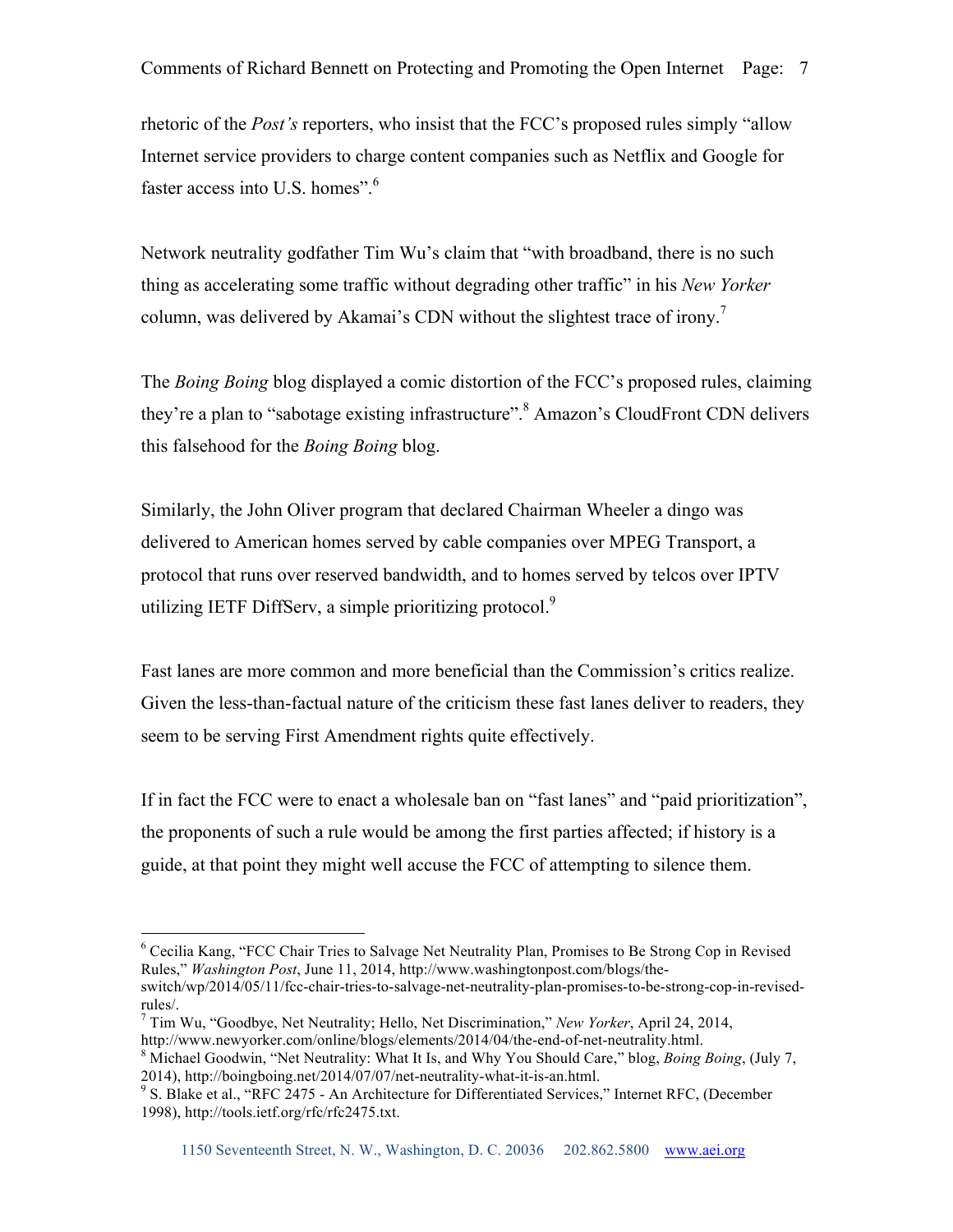Leaving the hilarity and hypocrisy aside, however, there is certainly room for oversight around the edges of such services. There are practical limits for the allocation of bestefforts, better-than-best-efforts, and cheaper-than-best-efforts services in any network, depending on its technology and it's not unreasonable to establish guidelines to prevent the abuse of such technologies if a market were to be created for them.

These limits are best discovered through case-by-case review and by economic and engineering analysis. It may very well be the case that a simple rule limiting fast lane services to some fraction of overall capacity is enough; if it's not, it might be supplemented by a secondary rule regarding the performance of best-efforts service over a reasonable sampling period. This topic certainly warrants dispassionate analysis, but that's unlikely to take place in the current climate of hysteria.

# **3.** Utilize the Power of Two-Sided Markets

Critics of fast lanes claim that Content Delivery Networks are different from hypothetical prioritization services potentially provided by ISPs consistent with the DC Circuit's suggestion. Indeed, there are subtle differences: video streaming over Content Delivery Networks such as YouTube and Netflix deliver packets in clumps, but ISP prioritization probably would not.<sup>10</sup> Clumps of traffic degrade other applications more than systems that limit packet jitter do.

CDN clumps are often rate-limited because video streaming does not need to download streams as quickly as possible (the way file transfer does), it simply needs to deliver them slightly faster than they can be rendered and viewed. Thus, even when Netflix runs over a gigabit network such as Google's Kansas City experiment, it consumes less than 4 Mbps.<sup>11</sup> Consequently, video streaming over a CDN leaves last mile bandwidth available for other applications between clumps. However, this unused bandwidth is most readily used by other CDNs.

 <sup>10</sup> Shane Alcock and Richard Nelson, "Application Flow Control in YouTube Video Streams," *ACM SIGCOMM Computer Communication Review* 41, no. 2 (April 15, 2011): 24, doi:10.1145/1971162.1971166.<br><sup>11</sup> Netflix, "USA ISP Speed Index Results," Netflix ISP Speed Index, *Netflix*, accessed May 30, 2014,

http://ispspeedindex.netflix.com/usa.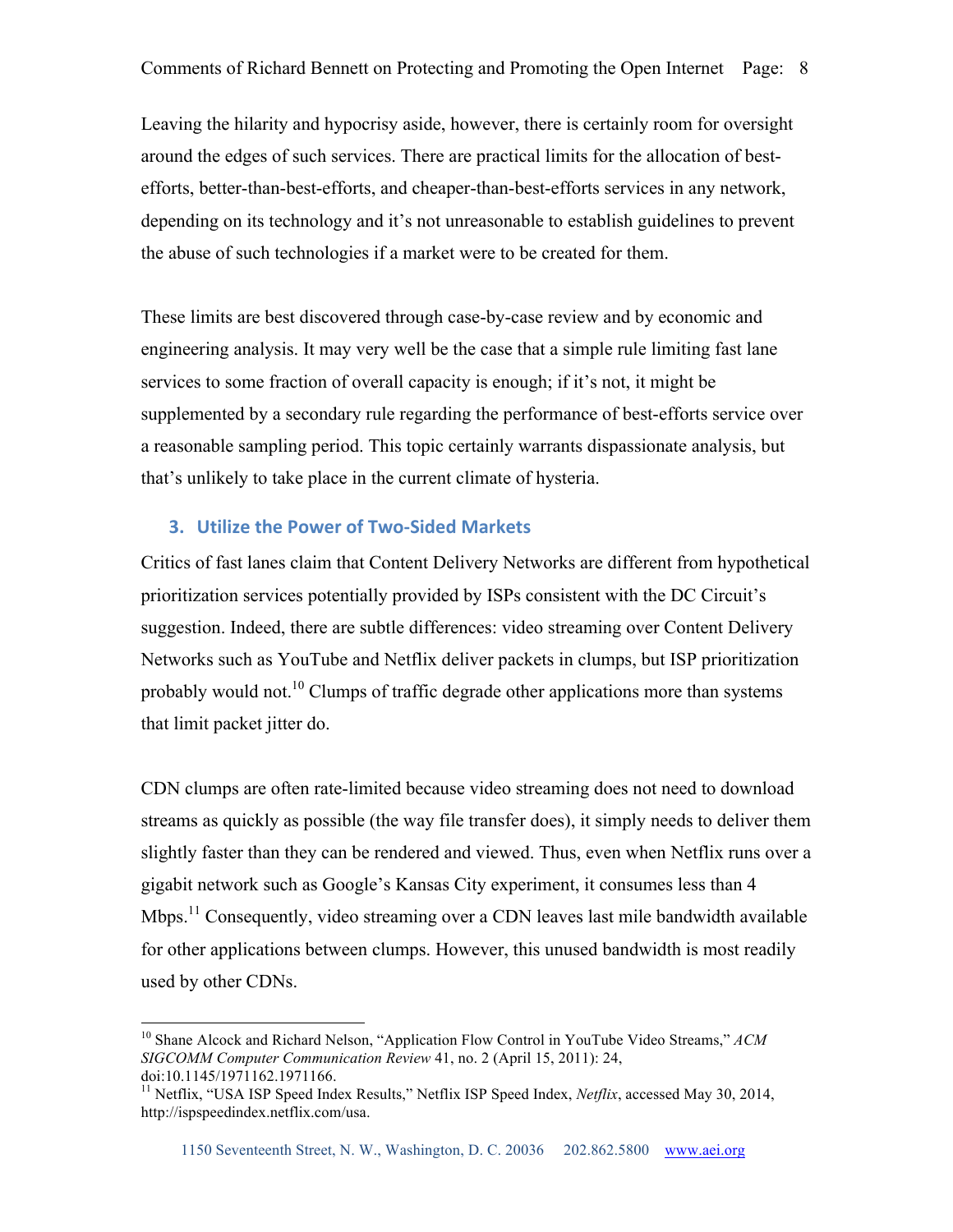The system effects of heavy CDN use are less clear for file transfer applications, and clumping has adverse effects on applications that require access to network links midclump, such as VoIP. In fact, clumping strategies are chosen by CDNs for their efficiency at transporting data from file system to network, the path of highest constraint in these systems.

Bear in mind that *Measuring Broadband America 2014* finds that web page load times are determined more by non-network factors than by network capacity: on 50 Mbps networks, only 30% of the load time of the typical web page – one second – can be explained by network capacity; the remaining 70% comes down to server capacity.

But the CDN only has control of a portion of network capacity, while the ISP controls all of it and thus has a greater ability to abuse its position. This is certainly true, provided the ISP is free to manage CDN traffic as it sees fit. But it is also true that only the ISP has the power to make real-time applications work better by overcoming their degradation by CDN traffic. This would be a good thing.

From the standpoint of application performance, the entire Internet – last mile, middle mile, and core – is a two-sided technical system in which packet throughput, delay and loss are determined by the ratio of offered load to network capacity in relevant units of time on each and every link.

Because the Internet is a statistical system, the sale of transport services with defined throughput, loss, and delay characteristics to a user or service provider implies the provisioning of dedicated capacity in all the links that comprise the path from producer to consumer or from peer to peer. When the purchaser does not use this capacity, it becomes part of the general pool available to all network users who happen to be situated on all or part of the path.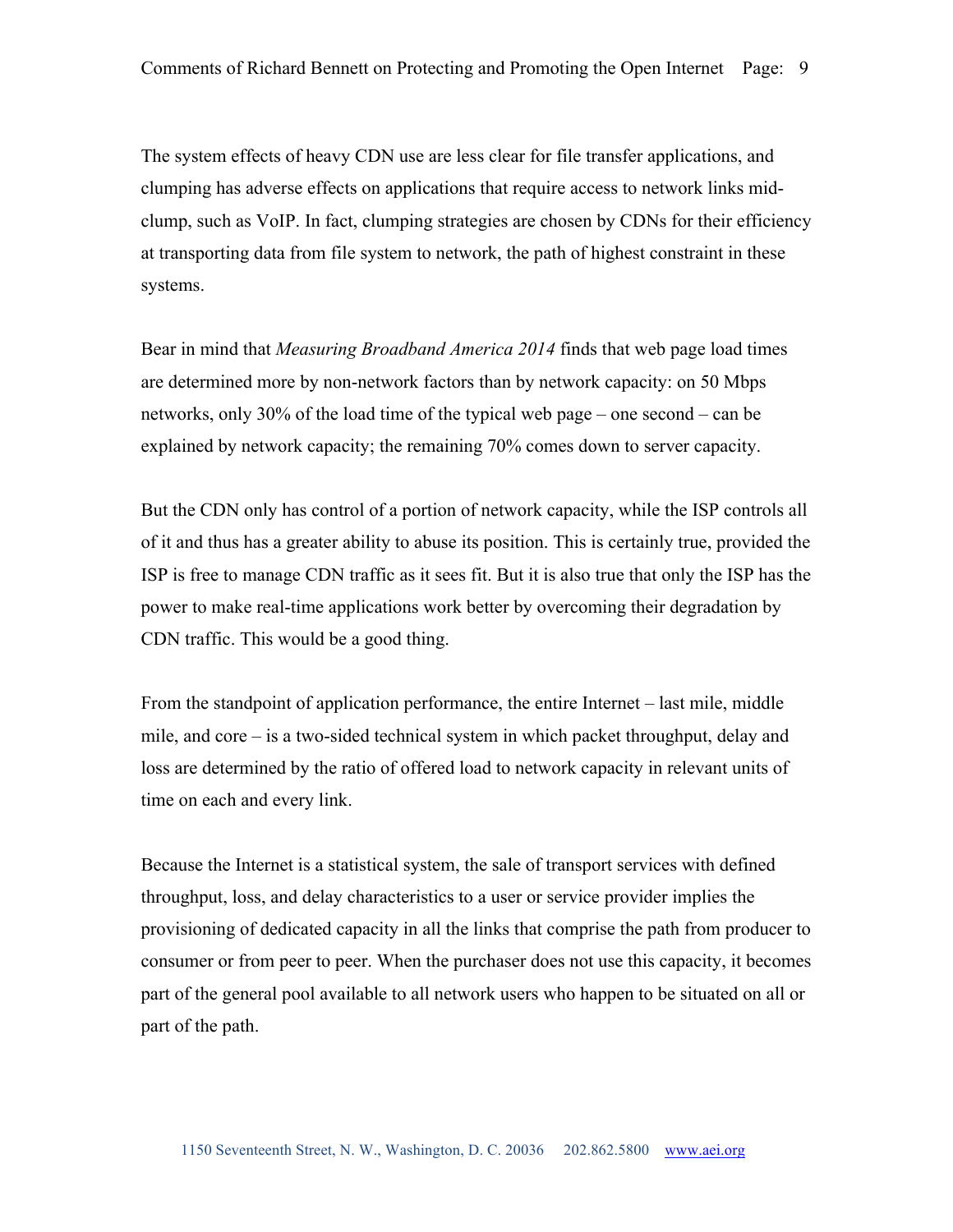Consequently, there is a happy symmetry between the Internet's two-sided technical structure and the notion of two-sided markets: each path through an ISP network carries traffic for both an end user and a service provider, and each should be entitled to contribute toward its cost, for its own benefit. At the same time, the ISP has control over the path from public exchange point to consumer; that's their job, after all.

The ISP does not have monopoly control, as some assert, because consumers often use broadband services provided by more than one ISP: she probably has a wired broadband connection at home, another at work, one or more for mobile devices, and various Wi-Fi enabled connections at coffee shops, restaurants, and similar places. While none of these providers has an actual termination monopoly as this term was understood during the heyday of the telephone monopoly, it is nevertheless significant.

The Commission proposes that the sale of enhanced transmission should be conditioned on a verifiable generic level of service for data flows that don't come from enhanced service purchasers. Generic service is a capital notion, but it must be precisely defined to take account of the Internet's statistical nature and the fact that the service levels are only significant in the context of application requirements.

Consequently, the Commission could develop guidelines for web service that would ensure that typical pages load at a rate consistent with the capacity of the typical web site to provide data to an end user, but this guideline wouldn't necessarily ensure that Netflix works correctly. Similarly, a guideline for Netflix wouldn't ensure that Skype video calls work correctly, and none of these guidelines would ensure that Dropcam uploads would work as desired. Moreover, one can easily imagine future applications that have entirely different delivery requirements than currently popular ones.

When faced with the complexity of defining acceptable minimum service levels, net neutrality advocates tend to fall back on history and demand that all flows proceed on an unexamined "best efforts" basis for no particular reason other than ease of regulation. Some have attempted to prove that "best efforts" provides the greatest possible ongoing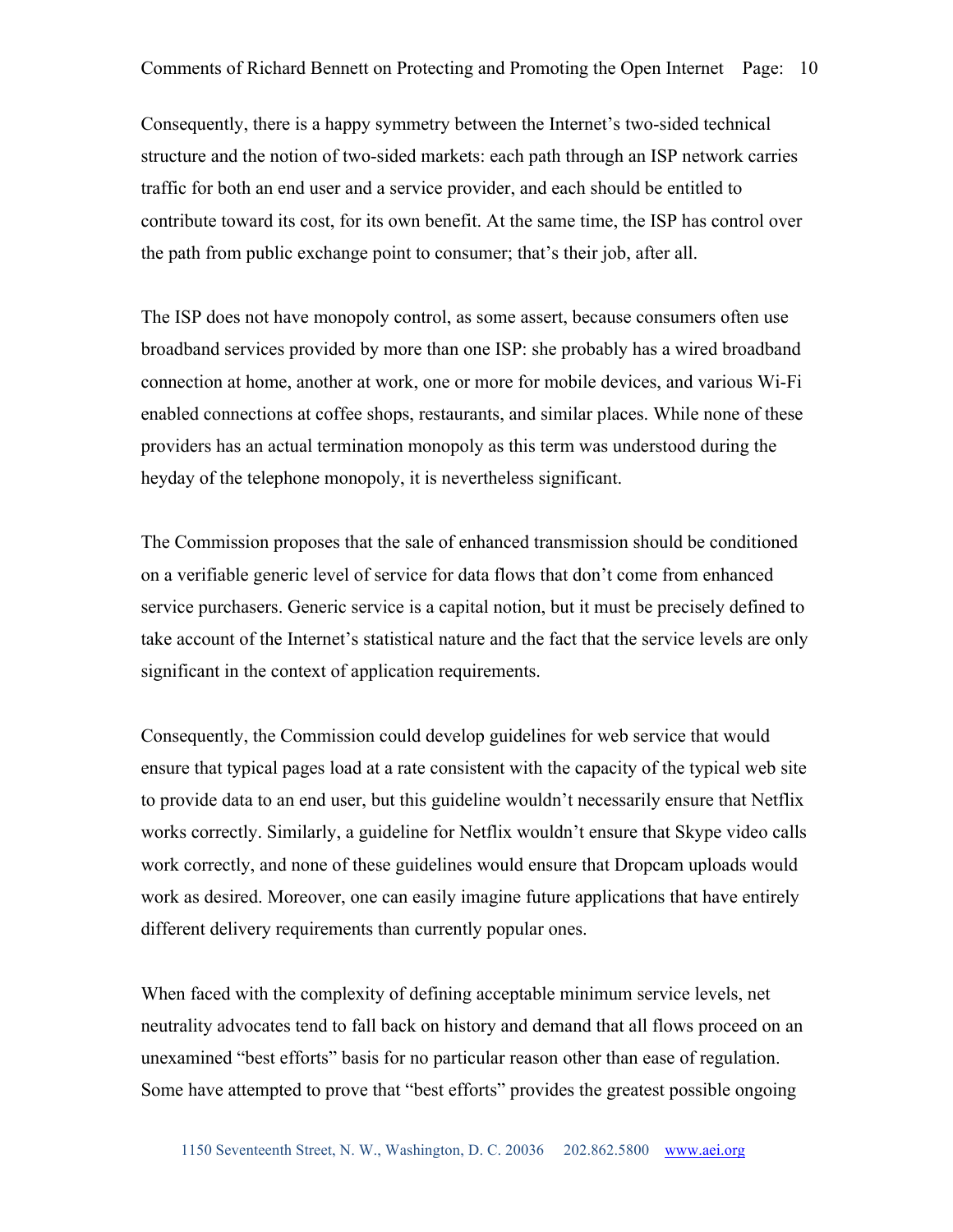stimulus to innovation, but such attempts are shallow, inconsistent, and unconvincing because they compare a fictitious Internet to a non-existent alternative.<sup>12</sup>

The most sensible way to progress on this question is simply to require that once web pages are delivered to the ISP at the nearest Internet Exchange to the consumer they shall be delivered to the consumer at a level of service consistent with required ISP disclosures of service characteristics specified in terms of data volume, throughput, and delay according to a relevant sampling period.

In cases where the web site does not deliver at the location most convenient to the ISP but to a location most convenient to itself, different standards apply. And in cases where the web site delivers its data more slowly than published performance standards, the ISP cannot be held responsible. The standard SamKnows test measures the path from consumer to IXP-located service.

# **4. Curb Vertical Integration by Expanding Effective Competition**

One of the motives for net neutrality regulations is the fear that vertical integration is a barrier to effective competition for the services offered over broadband networks. Indeed, the triple- and quad-play services provided by broadband services have significant technical advantages over similar Internet-based services: linear TV programming is more bandwidth-efficient than video streaming services, and it provides a faster channelsurfing experience. Similarly, telephone service provided over broadband networks by MVPDs provides higher call quality than Internet-based services such as Vonage. Comcast is now the nation's largest telephone company in part because its service is higher quality than the Vonage service.<sup>13</sup>

The ability of broadband service providers to provide higher quality services than bestefforts alternative was recognized by Tim Wu in his seminal paper on net neutrality, but

<sup>&</sup>lt;sup>12</sup> Barbara Van Schewick, *Internet Architecture and Innovation* (Cambridge MA: The MIT Press, 2010).<br><sup>13</sup> This isn't definitive, but I use both, this is my experience, and I've developed voice services.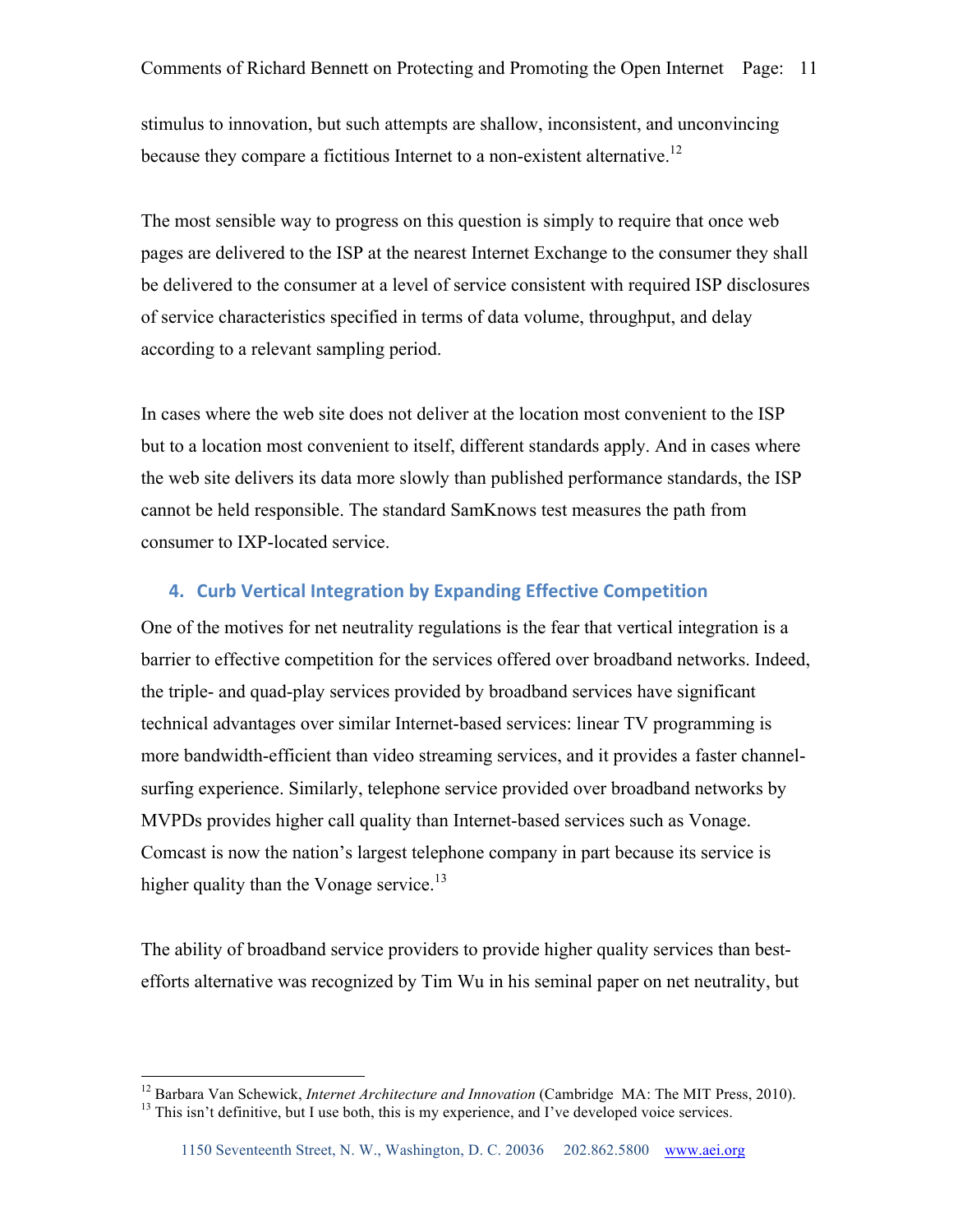Wu let his fears get the better of his reason.<sup>14</sup> If Quality of Service enables better quality for real-time and specialized services such as linear TV, we increase effective competition by offering it for sale, not by creating a de facto monopoly for QoS through a "best-efforts" mandate that effectively limits Internet innovation to web sites and services such as Netflix streaming video that use protocols designed for web sites. The net neutrality demand for a single service level doesn't even accomplish the goals that its proponents claim they want.

The proposed "Commercial Reasonableness" standard achieves the goals of a competitively neutral and dynamic Internet better than the rules demanded by high volume web sites: best efforts with no data caps at the sole expense of the consumer.

Different applications require different treatment. The FCC's exception for "reasonable network management" can't be completely effective without a financial component, however. If the ISP is required to carry voice traffic more expeditiously than other traffic without charge, service providers and users will game the system by asserting that all traffic is voice.

### **5. Remove Barriers to Convergence**

Network architecture in the past was very simple: We started with an application, such as telegraphy, standard telephony, television, computer-to-computer data exchange, or mobile telephony, and then we designed a network tuned for that one application. Highcapacity packet switching – the "advanced network" described in Section 706 of the Telecom Act – enables one network to be selectively tuned for multiple applications at the same time.

David Isenberg's paper "The Rise of the Stupid Network" described selective tuning in terms of *idiot savant behaviors*: "because the data is the boss, it can tell the network, in real time, what kind of service it needs".<sup>15</sup> This is a practical, achievable, and worthy

 <sup>14</sup> Tim Wu, "Network Neutrality, Broadband Discrimination," *SSRN Electronic Journal*, 2003, doi:10.2139/ssrn.388863.

<sup>15</sup> David Isenberg, "The Rise of the Stupid Network," *Computer Telephony*, August 1997, 16–24.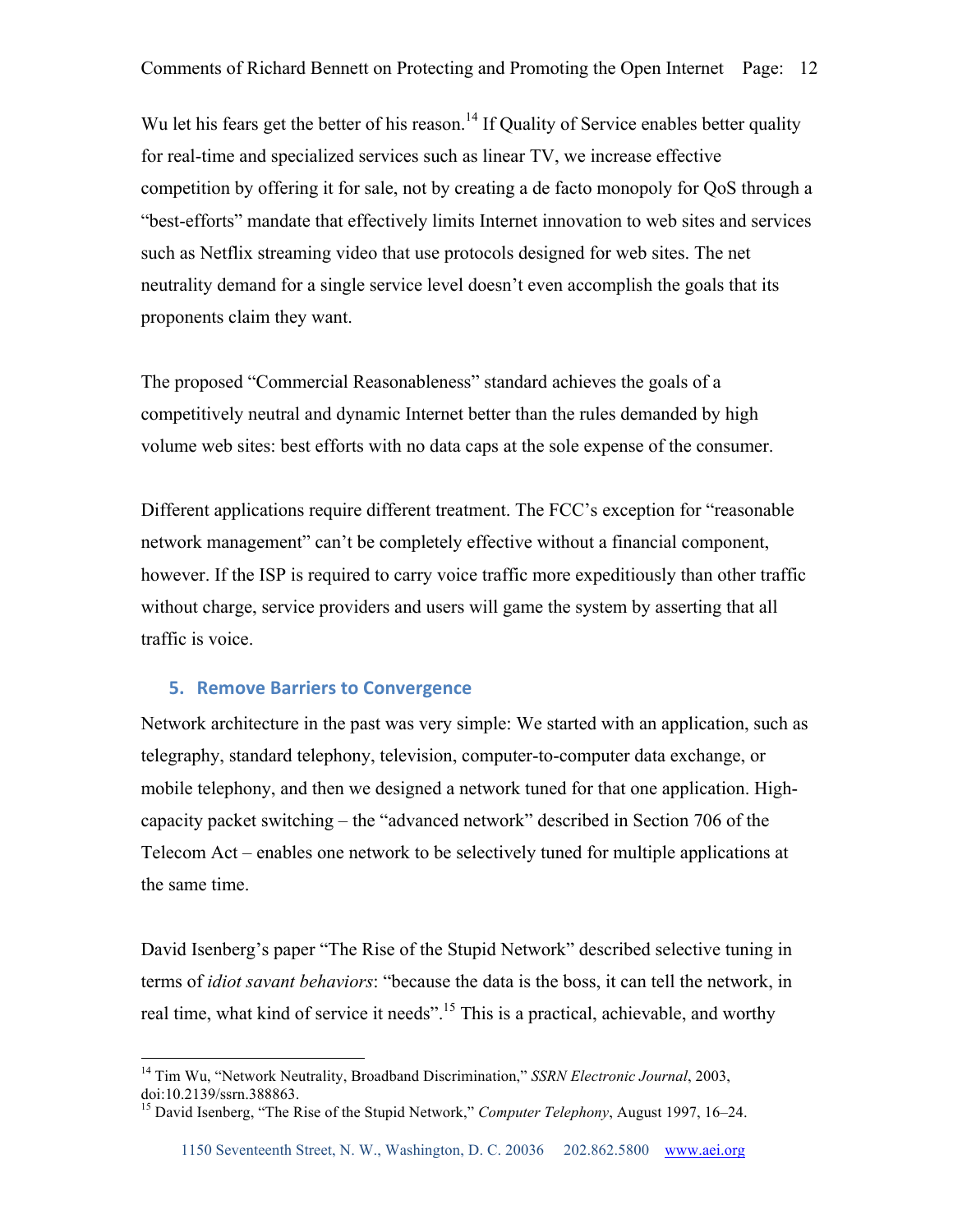goal. A single converged network benefits from investment more efficiently than a fragmented set of different ones does.

But convergence remains an elusive goal. Many carriers transport telephone calls over IP networks today, but these IP networks are distinct from the open public Internet. This is not a matter of choice, but one of necessity: the interconnection norms widely used by the open public Internet do not yet preserve Quality of Service, and the FCC dictated that they should not in its Comcast order and Open Internet order.

**In the name of preserving openness, the FCC has given us network fragmentation and created barriers to convergence. This is neither consistent with common engineering sense nor with the Section 706 mandate, as it slows the deployment of advanced networks**.

A commercial reasonableness standard that permits individualized negotiation for interconnection and for end-to-end service corrects this error, if applied correctly. It also permits more effective competition in the real-time services space that is clearly distinct from the web space in terms of technical requirements.

Most advocates of strict net neutrality regulations reject the notion of individualized services and "idiot savant behaviors". Isenberg himself recanted the notion in a revision to his seminal paper titled "The Dawn of the Stupid Network":<sup>16</sup>

*But suppose technology improves so much that the worst QOS is perfectly fine for all kinds of traffic, without a repertoire of different data handling techniques. Suppose, for example, that everyday normal latency becomes low enough to support voice telephony, while at the same time allowing enough capacity for video, plus data integrity strong enough for financial transactions. This would be a true Stupid Network – one treatment for all kinds of traffic.*

Isenberg asserted, in 1998, that improvements in routing and switching made the "true" stupid network imminent: $17$ 

 <sup>16</sup> David Isenberg, "The Dawn of the Stupid Network," *ACM Networker* 2, no. 1 (March 1998): 24–31.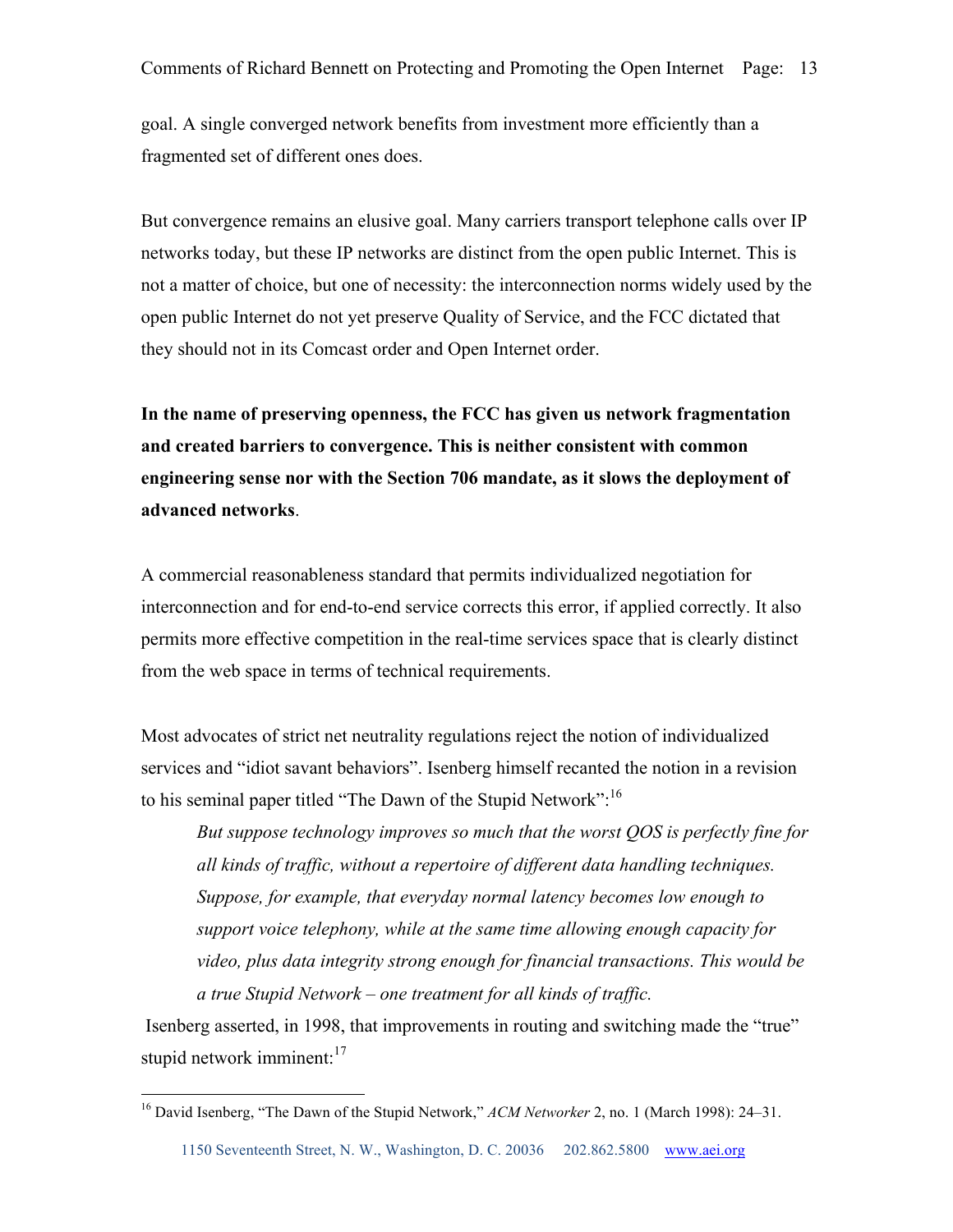*Routing switches from Madge and Foundry recently showed performance impressive enough to conclude that routing latency and jitter (variation in packet arrival time) may soon be a negligible issue. But these were lab tests, not field usage, and packet losses were as high as 1% under some conditions. So we are not there yet - but perhaps we will be soon."* 

It's now 2014, and we are still "not there yet." What has happened is this: networks have doubled in capacity every three years, but best efforts regulation and management have limited the benefits of bandwidth abundance to high-volume, low-value data streams such as long-tail TV reruns, mediocre movies, and advertising networks. The delivery methods embedded in video streaming services by end-to-end control have impaired the Internet (even for the video streaming services themselves) under broad conditions, as Alcock and Nelson prove:<sup>18</sup>

*Firstly, YouTube implements a previously undocumented form of flow control at the application level, which we call block sending, that operates in addition to traditional TCP flow control mechanisms...* 

*The second conclusion is that block sending can have a detrimental effect on YouTube flow performance, particularly if the client is streaming the video over a congested link. Blocks are typically transmitted as a large burst of packets, creating additional congestion and often leading to packet loss and significantly reduced throughput. Our analysis showed that over 40% of the packet loss events observed by YouTube clients using residential DSL could be attributed to congestion caused by block sending. These loss events resulted in a data retransmission rate of 1.5% of all bytes sent once block sending began. Given the popularity of YouTube, this is a significant quantity of data.*

End-to-end traffic shaping isn't enough, and it's often done poorly; but this is what the Open Internet order required. Effectively, network engineering has done its job, but regulation has transformed network advances into subsidies for *businesses that don't even know how to use them effectively.*

<sup>&</sup>lt;sup>17</sup> Ibid. <sup>18</sup> Alcock and Nelson, "Application Flow Control in YouTube Video Streams."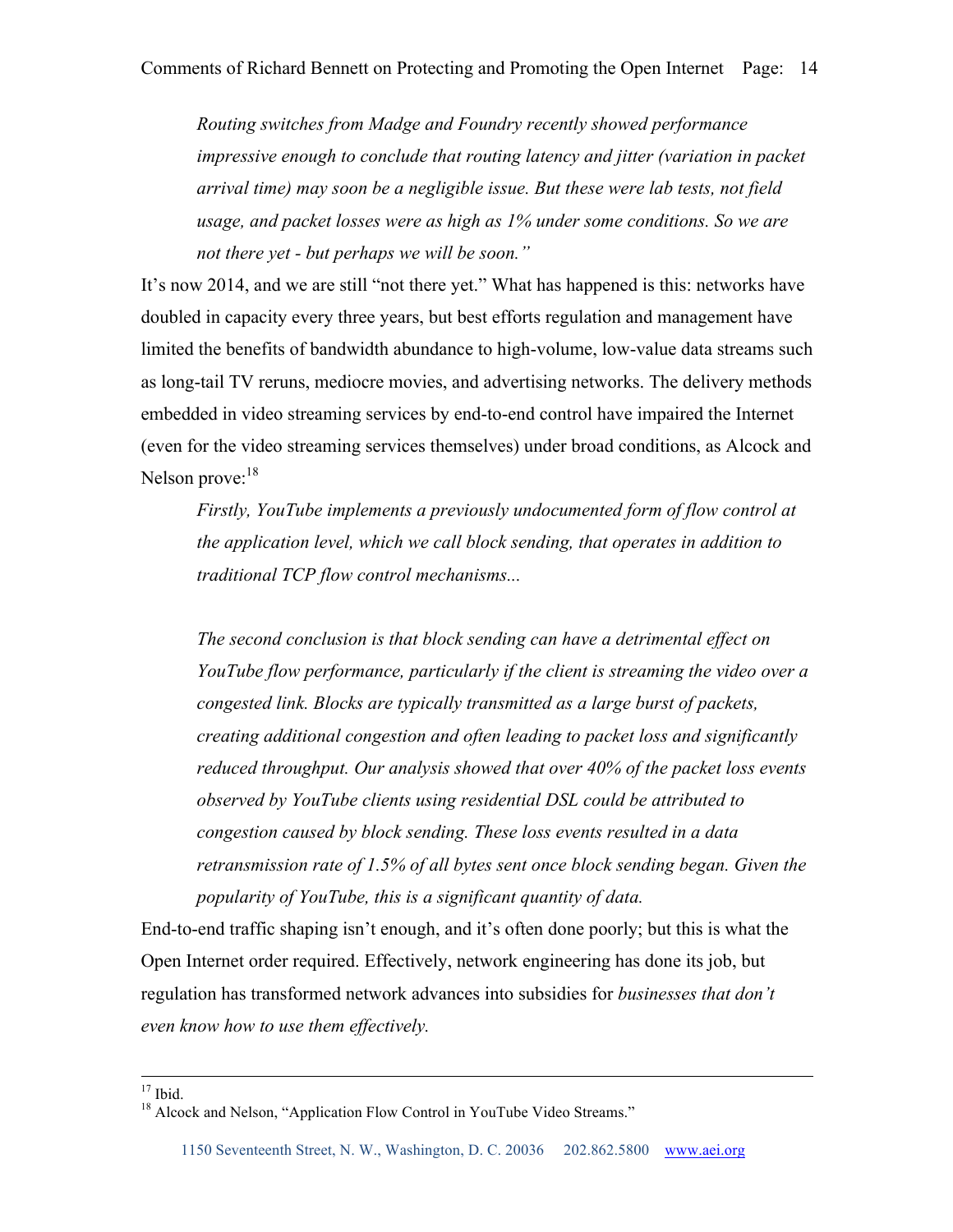Throwing bandwidth at the problems caused by packet loss and delay under clumping conditions has not made Vonage and Skype video calling work at the level of reliability and quality that consumers want. The FCC's *Open Internet Report and Order* did not create effective competition in the calling space, and it did not increase the rate of the TDM-to-IP transition; it simply created a roadblock to real-time applications.

It's time to rethink the means and to clarify the goal that this exercise is supposed to achieve.

# **6. Conclusions**

When Chairman Powell spoke on Internet Freedom in Boulder in 2004, Americans who used the Internet were as likely to use dial-up as broadband; broadband speeds were less than 3 Mbps; and the predominant Internet application by volume was web surfing.

Today, more than 70% of American homes have broadband connections, at an average peak capacity of 40 Mbps.19 Web surfing now accounts for less than 10% of Internet traffic, and the predominant application by volume is video streaming from Netflix, YouTube, and similar services.<sup>20</sup> Voice is still an uncertain application, despite massive improvements in broadband capacity, sometimes it works and sometimes it doesn't.

Regulators have never correctly understood the reasons for the stagnation of VoIP; the FCC itself ignored the impact that P2P usage has on Vonage when it issued its Comcast order in 2008.<sup>21</sup> The transition from TDM telephony to IP is taking place largely over facilitates separate from the open public Internet because the Internet's added bandwidth

<sup>&</sup>lt;sup>19</sup> Pew Research Center's Internet & American Life Project, "Broadband Technology Fact Sheet," accessed July 14, 2014, http://www.pewinternet.org/fact-sheets/broadband-technology-fact-sheet/; Akamai, "State of the Internet," archive, *State of the Internet*, accessed February 1, 2013, http://www.akamai.com/stateoftheinternet/?WT.ac=soti\_banner.

 $20$  Sandvine, "Global Internet Phenomena Report," 1H 2014,

https://www.sandvine.com/downloads/general/global-internet-phenomena/2014/1h-2014-global-internetphenomena-report.pdf.<br><sup>21</sup> Federal Communications Commission, "Memorandum Report and Order in the Matter of Formal

Complaint of Free Press and Public Knowledge Against Comcast Corporation for Secretly Degrading Peerto-Peer Applications et Al.," August 1, 2008, https://apps.fcc.gov/edocs\_public/attachmatch/FCC-08- 183A1.pdf.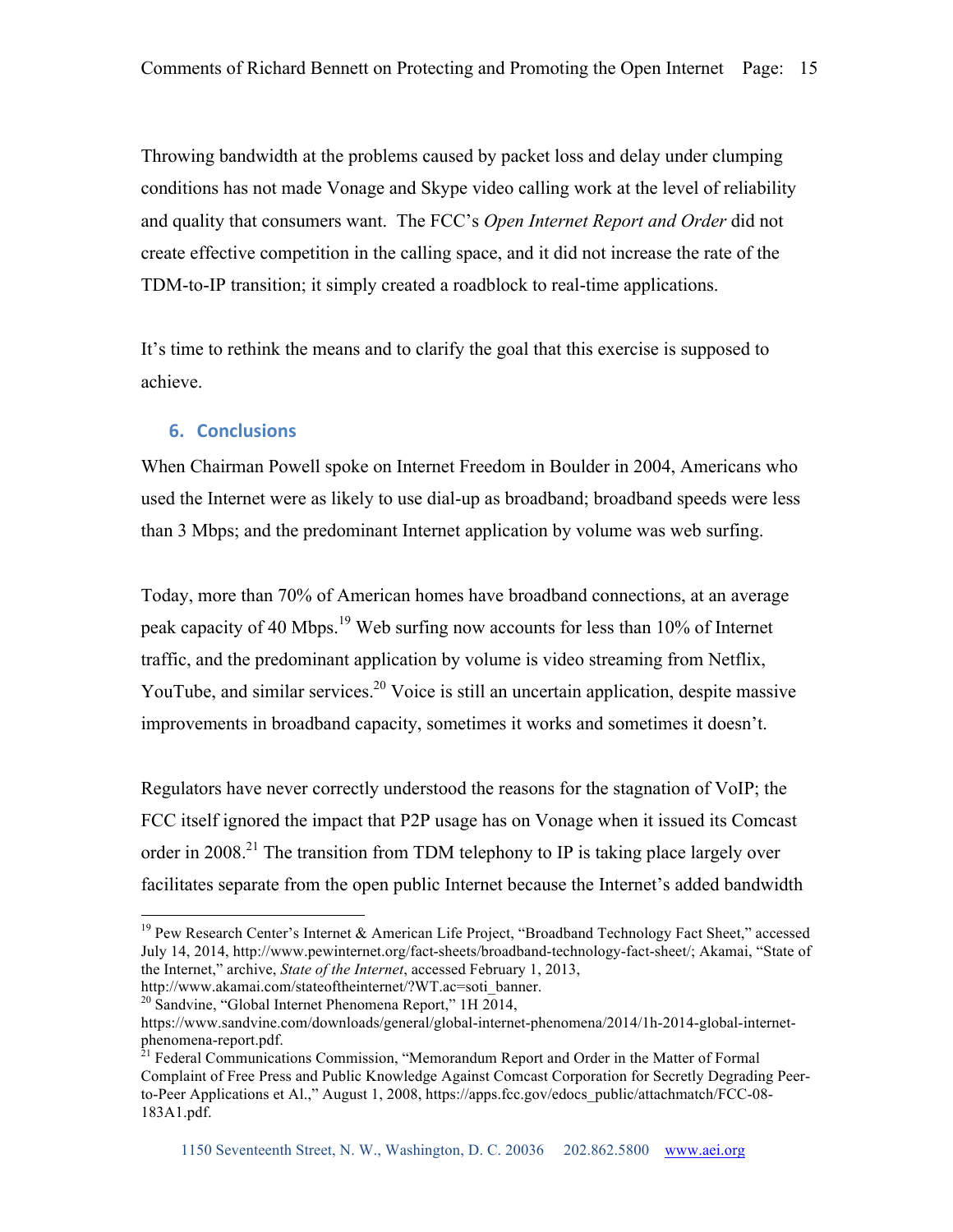is consumed by video streaming services. These services don't use bandwidth efficiently, nor do they have incentive to do so as long as ISPs bear the full financial responsibility" and neutral network rules.

One ultra-high volume service – Netflix – demands totally free bandwidth from ISPs, which would only make matters worse for voice users and for entrepreneurs in the realtime and/or Internet of Things space.<sup>22</sup> The Commission is urged to reclassify broadband as a Title II service, without the least trace of irony, by activists, advocates, commercial interests, and average citizens who lack appreciation for the consequences.

Shall the FCC impose rules on broadband services that come from telephone network regulation in order to continue a status quo that disadvantages telephony-like service on the open public Internet? This question practically invites a comedic response.

The FCC is supposed to be an expert agency that enacts the will of Congress as expressed in the Communications Act and related measures. It is not an alternative Congress meant to substitute its judgment in policy matters for that of elected representatives.

Congress has directed the FCC to "encourage the deployment on a reasonable and timely basis of advanced telecommunications capability to all Americans" in Section 706 of the Telecom Act. Systems of broadband use that permit the commercially reasonable interconnections that permit real-time applications to function well fulfill this mandate; a net neutrality regime that sacrifices real-time services on the altar of streaming video does not. Continuing the same actions and hoping for a different result will not get us where we need to be.

The FCC must explicitly permit more expansive bargaining for transmission services between application entities and networks. This is the only path that can successfully

 <sup>22</sup> Reed Hastings, "Internet Tolls And The Case For Strong Net Neutrality," corporate blog, *Netflix US & Canada Blog*, (March 20, 2014), http://blog.netflix.com/2014/03/internet-tolls-and-case-for-strongnet.html.